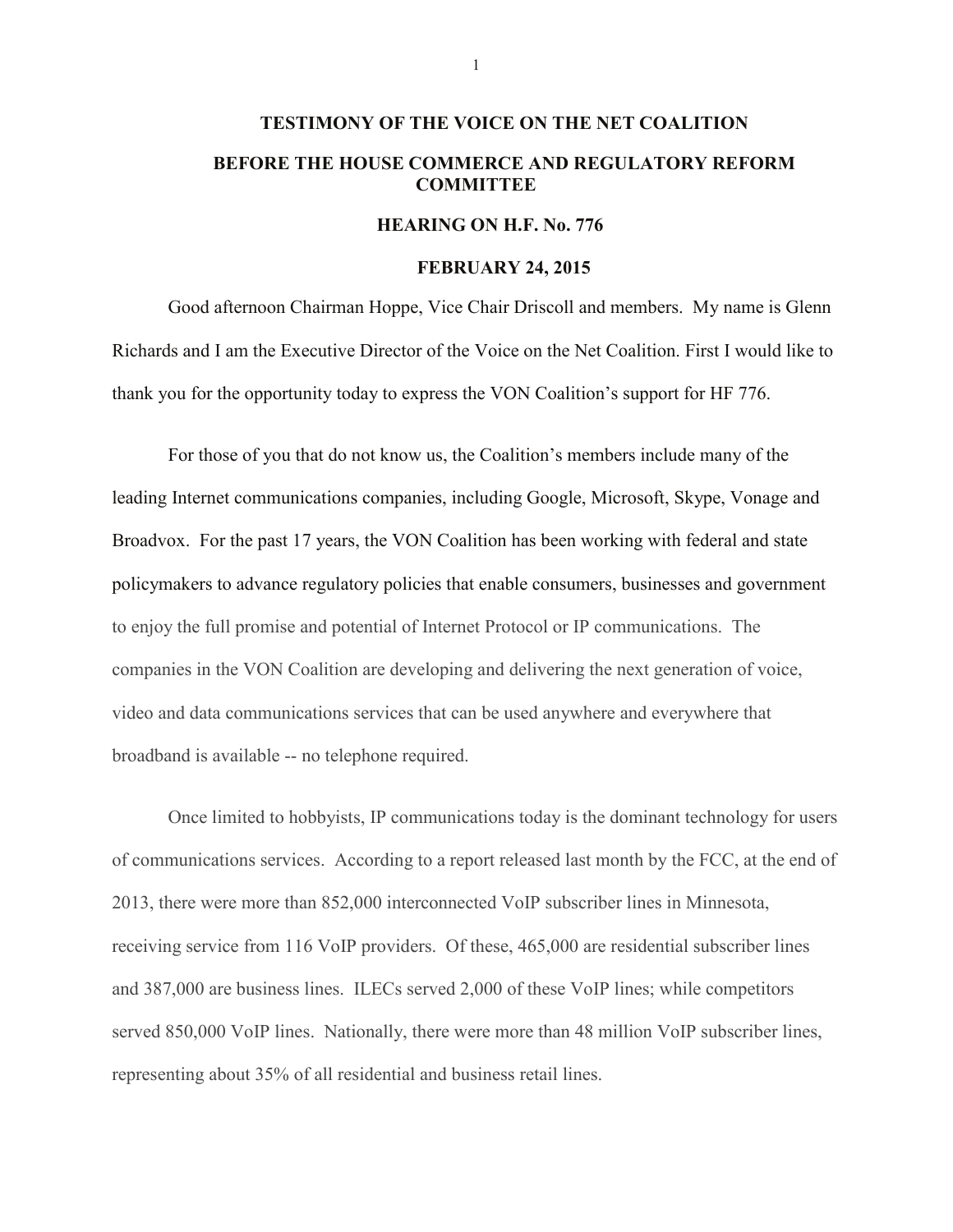The dramatic growth of IP communications has created viable competition in the communications industry, to the benefit of consumers that are saving hundreds of millions of dollars each year by switching to VoIP and other IP-enabled services. VoIP also provides consumers flexibility and features not possible in yesterday's telephone network. These include the ability to use an IP-enabled phone through any broadband connection anywhere in the world; allowing voice mail to be sent to email or converted to text; allowing multiple devices to ring at the same time, and bringing video conference calling to the masses. At the same time, quality and reliability have improved to equal if not surpass that of the legacy phone network.

For businesses, particularly small and medium sized businesses that are at times ignored by larger carriers, IP communications is lowering costs, allowing increased control over communications, increasing productivity, increasing mobility, enabling collaboration, and giving companies a competitive advantage. IP communications promotes telework; allowing people to work seamlessly from home as if they were in the office; creating more time with family and greater employment opportunities for parents of small children, adult caregivers and the disabled.

IP's ability to converge voice, video, and data into one application makes available new accessibility options for the tens of millions of disabled Americans. IP communications gives disabled users a choice as to which mode they want to communicate in. For example, a deafblind person could sign his conversation then read the response on text with a Braille display. A hearing-impaired person might use text for the main communication, then video to show their emotional reaction to the conversation.

IP communications is also bridging the gap between rural and urban Americans. VoIP can bring good information age jobs to rural communities, and encourages the rapid deployment of broadband to rural areas.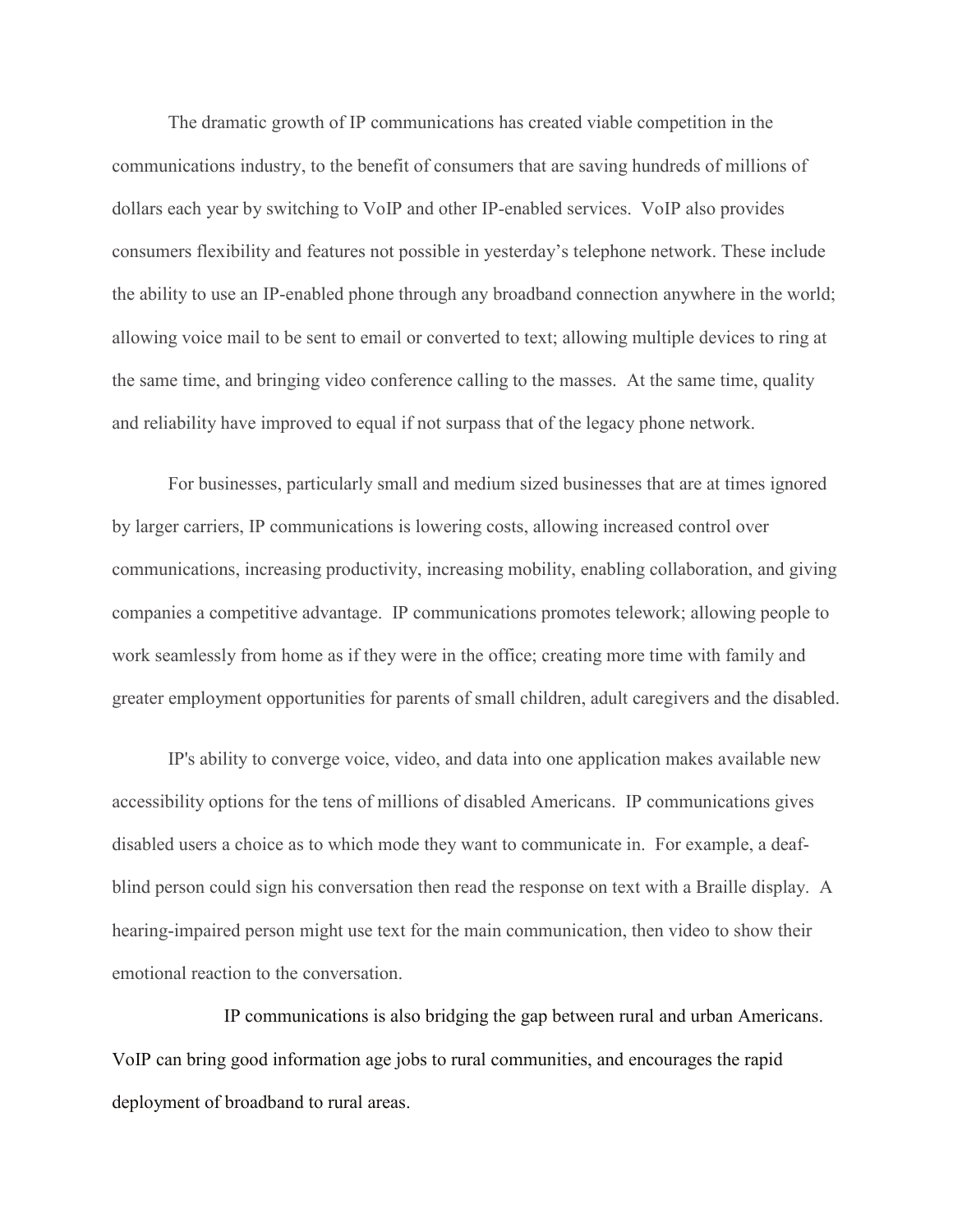IP communications has prospered in a largely unregulated environment. The Federal Communications Commission in 2004 found that IP communications between computers should not be regulated at all; and it also that same year preempted state regulation of interconnected VoIP – which are services that are used more like a replacement for regular telephone service. The FCC has, however, imposed certain public safety and consumer protection requirements on interconnected VoIP providers, such as a requirement to provide 911 services, protect customer data, report outages and assist law enforcement. There is no federal entry or price regulation of VoIP.

At least 30 states and the District of Columbia have already provided certainty to the investment markets by codifying regulatory "safe harbors" for VoIP or IP-enabled communications. These states have recognized that there is no benefit to imposing legacy telephone regulations on IP communications and that investment will be lost if regulatory ambiguities are allowed to remain in place. In an otherwise competitive market with low barriers to entry and low switching costs for consumers, entry and rate regulation has the potential to materially and adversely impact technological innovation, hinder the growth of open, competitive markets and place unnecessary burdens and costs on companies eager to invest in and deliver innovative products and features.

By adopting HF 776, Minnesota now has the perfect opportunity to join these progressive states and help launch a new era of broadband-enabled benefits for consumers and businesses in Minnesota by eliminating the threat of conflicting state regulation of two types of Internet Protocol-enabled services. The first, referred to in this bill as Internet Protocol enabled service, includes those broadband delivered applications and services used by consumers, businesses, and government every day, such as instant messaging, e-mail, web surfing, search, streaming video,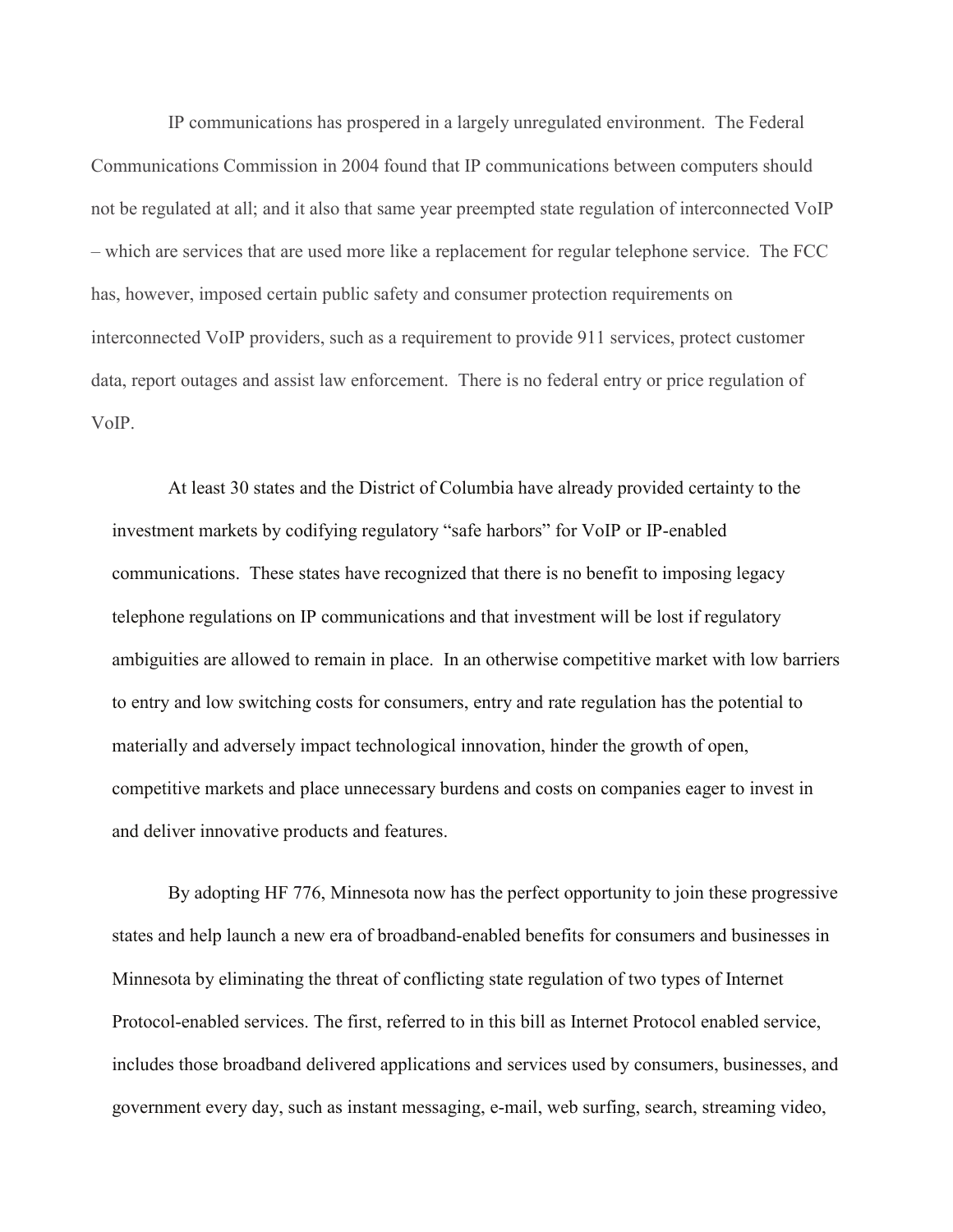and voice communications applications such as Skype video calling. Historically, the FCC has preempted regulation of these offerings. These are the innovative products and applications that are driving Minnesota's information technology economy. To ensure that consumers continue to have access to these transformative broadband applications, both current ones and those that have not been developed yet, it is critical that state and local regulation not burden such innovation. HF 776 recognizes and retains federal preemption of state and local regulation.

The bill also refers to another form of IP communications service, identified as Voice over Internet Protocol, or VoIP services, which provide consumers a replacement for their traditional phone service. VoIP services as defined in HF 776 and by the FCC are distinguished by the ability of consumers to both make calls to and receive calls from the public phone network. The FCC has created a uniform framework for the regulation of these two-way VoIP services that applies in all 50 states. This legislation reinforces the existing federal framework by precluding state or local governments or agencies in Minnesota from attempting to regulate VoIP in conflict with the FCC.

The appropriate policy framework, as embodied in this legislation will facilitate transformative improvements in the way all people in Minnesota communicate that harness the power of the Internet. Adoption of HF 776 will provide three critical benefits to the state of Minnesota during these challenging economic times:

(1) a platform for innovation delivering advanced broadband communications features to consumers and business in Minnesota;

(2) increased competition among network and service providers leading to cost savings for consumers and businesses across the state; and,

(3) increased infrastructure investment and accelerated broadband deployment – critical